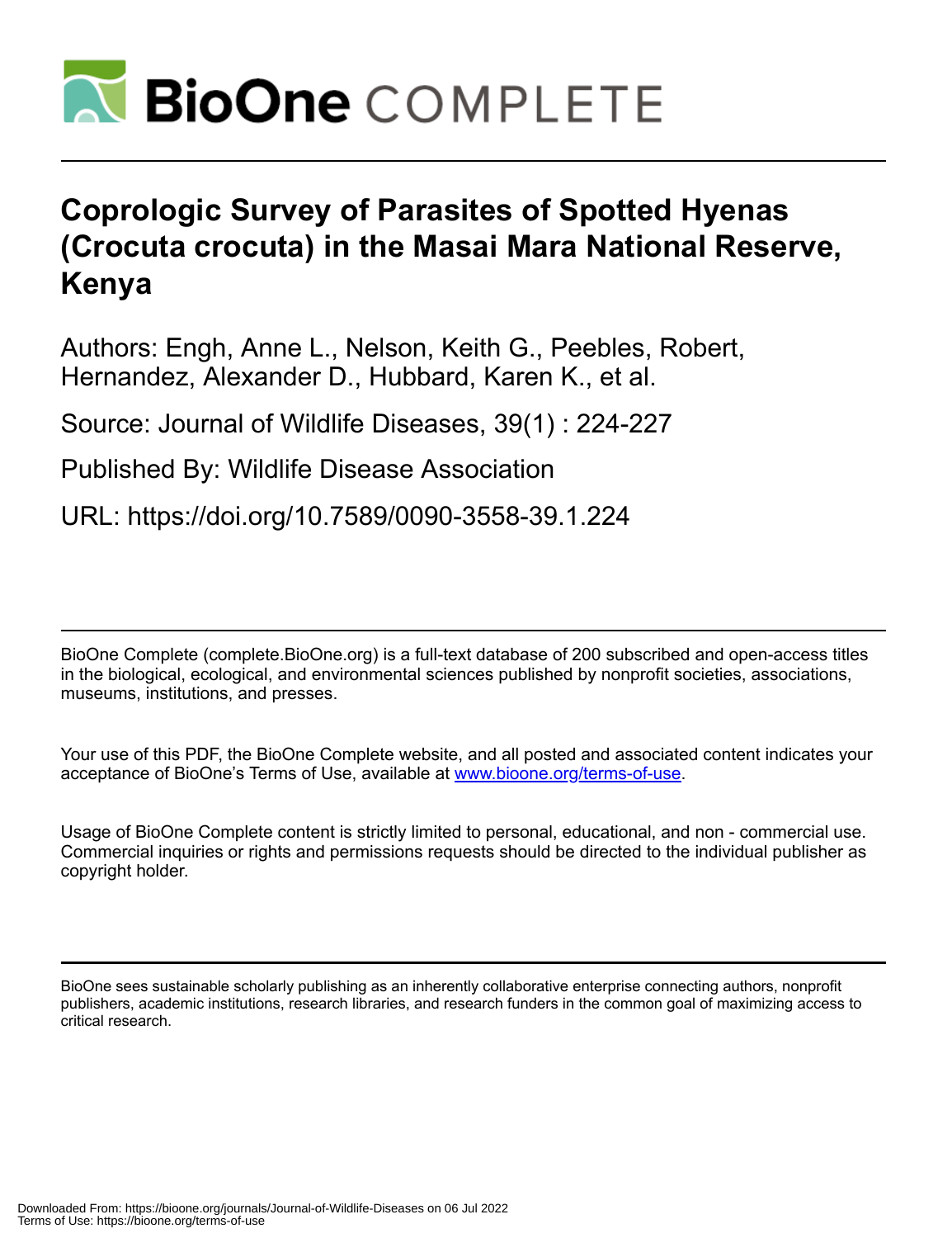## **Coprologic Survey of Parasites of Spotted Hyenas (Crocuta crocuta) in the Masai Mara National Reserve, Kenya**

**Anne L. Engh,**1,4 **Keith G. Nelson,**<sup>2</sup> **Robert Peebles,**<sup>1</sup> **Alexander D. Hernandez,**<sup>3</sup> **Karen K. Hubbard,**<sup>1</sup> **and** Kay E. Holekamp<sup>11</sup> Department of Zoology, Michigan State University, East Lansing, Michigan 48824-1115, USA; <sup>2</sup> Department of Pathology, Colorado State University, Fort Collins, Colorado 80523-1671, USA; <sup>3</sup> Program in Ecology and Evolution, Rutgers University, New Brunswick, New Jersey 08901-8525, USA; <sup>4</sup> Corresponding author (email: enghanne@msu.edu)

ABSTRACT: Seventy fecal samples from spotted hyenas (*Crocuta crocuta*) in the Masai Mara National Reserve, Kenya were examined for parasite eggs and oocysts using sugar flotation. A total of nine parasite genera were identified, and all samples were positive for at least one parasite species. Most individuals were infected with *Ancylostoma* sp. and *Spirometra* sp., and these species had the highest median intensity of infection. Other parasites identified include *Isospora* sp., Taeniidae, Spirurida, *Toxocara* sp., *Mesocestoides* sp., *Dipylidium* sp., and *Trichuris* sp.

*Key words: Ancylostoma, Crocuta crocuta,* Kenya, parasites, *Spirometra,* spotted hyena.

Spotted hyenas (*Crocuta crocuta*) are the most abundant large carnivore in sub-Saharan Africa (Frank, 1986), yet little is known about their parasites. Hyenas feed on a wide array of prey (Cooper et al., 1999) and frequently interact with other predators and scavengers at kills (Kruuk, 1972). Thus, spotted hyenas may be infected with parasites similar to their sympatric competitors, and they may be reservoir hosts for some of these parasites. Most records of hyena parasites are accounts from a few dead individuals (Mettrick and Beverley-Burton, 1961; Graber and Blanc, 1979) or studies of particular parasite taxa (Nelson et al., 1965; Mac-Pherson et al., 1983). Intestinal parasites reported in spotted hyenas include two nematode and five cestode species (Round, 1968; Bwangamoi, 1970; Jooste, 1990). Our goals were to identify intestinal parasites present in a large group of wild hyenas and to describe the prevalence and intensity of these parasites.

From June 1999 to July 2000, we collected 207 fresh fecal samples from 70 hyenas residing in a single social group in the Masai Mara National Reserve, Kenya  $(1^{\circ}49'S, 35^{\circ}20'E)$ . Hyenas in the study

population feed almost exclusively upon ungulates, although they have been observed eating invertebrates, birds, and other mammals (Cooper et al., 1999). Individual hyenas were recognized by their unique patterns of spots and other physical characteristics such as ear notches. All samples were collected from individuals observed defecating. We used liquid displacement to measure 0.5 ml of fecal matter into 7 ml of Sheather's sugar water solution (Zajac, 1994). The mixture was homogenized and centrifuged for 5 min at  $7,200\times G$ , then supernatant was transferred to a McMaster slide. All eggs and oocytes observed within the gridlines were identified and the number of eggs per gram was calculated and recorded. Because we examined eggs and oocytes rather than whole worms we were able to identify most parasites only to genus. In order to avoid pseudoreplication in analyses of prevalence and intensity of infection, only a single, randomly chosen sample from each individual was used.

Nine parasite taxa were identified in the 70 fecal samples (Table 1), including one spurious species (*Nematodirus* sp.). In 135 additional samples from the same individuals, two more species, *Trichuris* sp. and *Moniezia* sp. were identified. Like *Nematodirus* sp., *Moniezia* sp. was spurious (i.e., it was a parasite of the hyenas' prey). Neither spurious species was included in measures of parasite richness. All 70 individuals were positive for at least one species of parasite. On average, each individual was infected with  $2.60 \pm 0.13$  species (range 1–5). Intensity of infection, that is, the mean number of eggs per gram among infected individuals, was overdispersed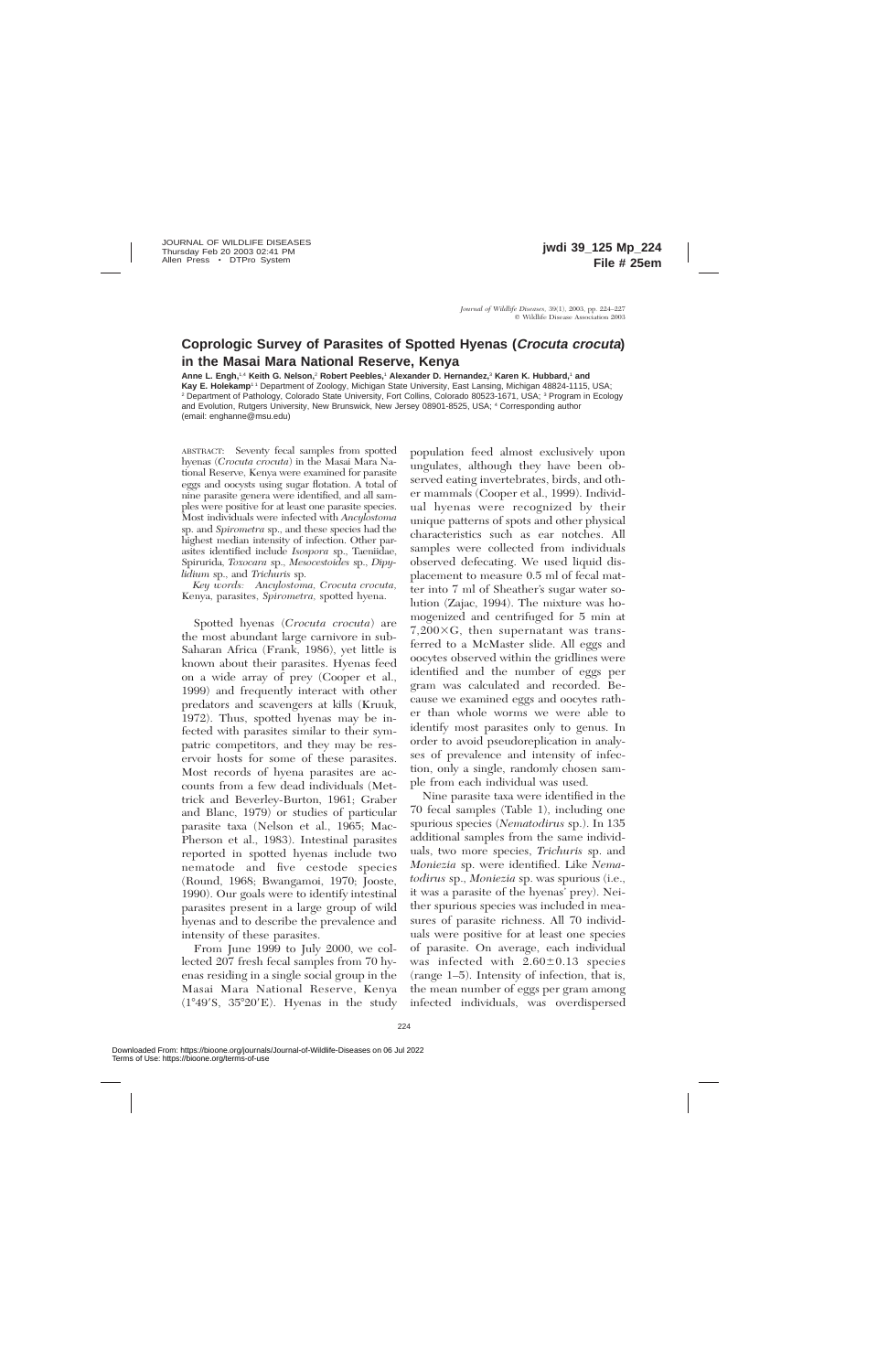| Parasite                          | Prevalence<br>$(\%)$ | Median<br>intensity<br>(e.p.g.) <sup>a</sup> | Maximum<br>intensity<br>(e.p.g.) | Variance/mean<br>ratio of abun-<br>dance |
|-----------------------------------|----------------------|----------------------------------------------|----------------------------------|------------------------------------------|
| Ancylostoma sp.                   | 90.0                 | 1,000                                        | 17,600                           | 0.44                                     |
| Spirometra sp.                    | 74.3                 | 3,000                                        | 67,200                           | 1.07                                     |
| <i>Isospora</i> sp.               | 25.7                 | 200                                          | 4,000                            | 1.91                                     |
| Dipylidium sp.                    | 21.4                 | 300                                          | 1,200                            | 2.00                                     |
| Spirurida                         | 15.7                 | 200                                          | 300                              | 1.90                                     |
| Taeniidae                         | 12.9                 | 200                                          | 3,400                            | 2.36                                     |
| Mesocestoides sp.                 | 11.4                 | 200                                          | 500                              | 2.11                                     |
| Toxocara sp.                      | 5.7                  | 200                                          | 1,600                            | 2.44                                     |
| Nematodirus sp.                   | 4.3                  | 200                                          | 300                              | 2.30                                     |
| Unknown                           | 2.9                  | 150                                          | 200                              |                                          |
| <i>Trichuris</i> sp. <sup>b</sup> | $\Omega$             | $\theta$                                     | $\Omega$                         |                                          |
| Moniezia sp.b                     | $\Omega$             | $\overline{0}$                               | $\Omega$                         |                                          |

TABLE 1. Prevalence and intensity (eggs per gram of feces) of parasite eggs and oocytes in the feces of 70 wild spotted hyaenas.

<sup>a</sup> e.p.g.=eggs per gram of feces.

<sup>b</sup> *Trichuris* sp. and *Moniezia* sp. were observed in additional samples from the same individuals.

(variance>mean) for most parasite taxa, so median levels of infection are displayed in Table 1.

Hookworms (*Ancylostoma* sp.) were the most common parasite, with 90% of individuals infected. Graber and Blanc (1979) reported infections of *Ancylostoma duodenale* in hyenas from Ethiopia and the eggs found here  $(60\times40 \mu m)$  were consistent with their description. The spirurid eggs were approximately  $36\times12$  µm and were likely *Spirocerca lupi. Spirocerca lupi* is frequently found in Kenyan dogs, but it was not observed in three hyenas dissected by Brodey et al. (1977). We also found eggs of *Toxocara* sp. Although *Toxocara canis* has been identified in hyenas (Baylis, 1937), the dimensions of these eggs ( $62\times60 \mu m$ ) more closely resembled those of *Toxocara cati.*

*Spirometra* sp. eggs were common (74% of individuals infected) and had the highest median intensity of infection. These eggs (65×38 μm) were probably *Spirometra pretoriensis,* which Nelson et al. (1965) and Graber and Blanc (1979) found in hyenas. Plerocercoids (spargana) of *Spirometra* are relatively common in the hock joints and flesh of several ungulate species that hyenas feed upon (Sachs and Sachs, 1968), and *Spirometra* sp. was the most

prevalent parasite in a survey of lion feces in Tanzania (Müller-Graf, 1995). Several other types of cestode eggs were also identified. We found numerous taeniid eggs (35 mm), which could be *Taenia crocutae, T. hyaenae, T. olngojinei,* or *Echinococcus granulosus,* all of which have been reported in hyenas (Baer, 1924; Mettrick and Beverley-Burton, 1961; Nelson et al., 1965; Dinnik and Sachs, 1969). In addition, we found  $20\times25$  µm eggs of *Mesocestoides* sp., which have not previously been recorded in hyenas but are known to infect other African carnivores, including lions (*Panthera leo*), servals (*Felis serval*), and caracals (*Felis caracal*) (Round, 1968). In some samples, we found eggs  $(35\times25)$ μm) of *Dipylidium* sp., a common parasite of Kenyan dogs and jackals (*Canis mesomelas*) (Nelson et al., 1965), which was previously reported in hyenas (Round, 1968).

A single protozoan, *Isospora* sp. was observed. The size of the oocysts  $(35\times26)$  $\mu$ m) was intermediate between that of *Isospora felis* and *I. leonina,* two species recorded in African lions but not in hyenas (Patnaik and Acharjyo, 1970; Bjork et al., 2000). The paucity of protozoan species recovered in this study may have been a result of the concentration method used.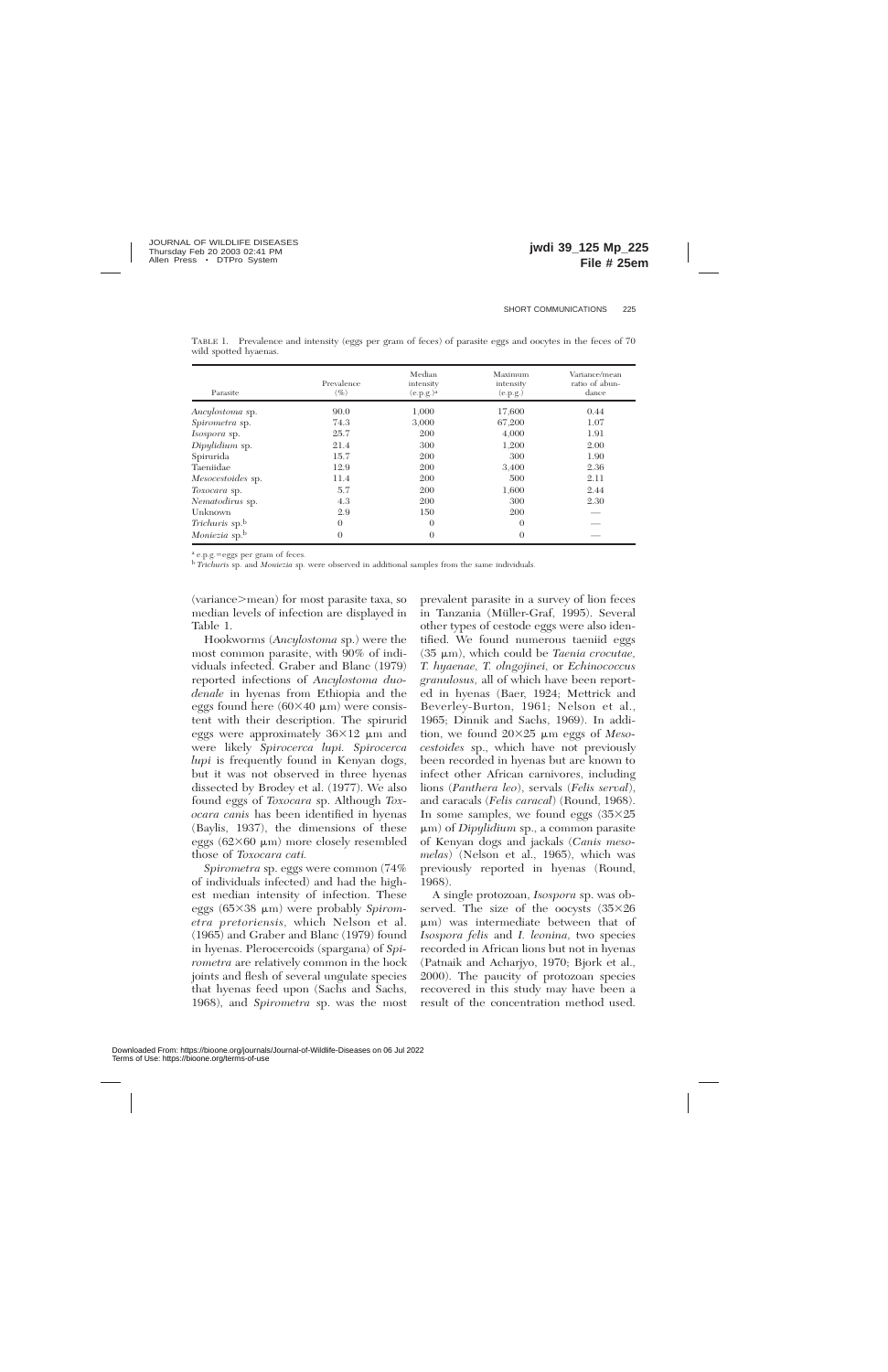Protozoans tend to become distorted and desiccated in saturated sugar and salt solutions (Zajac, 1994). Finally, 2.9% of samples contained unidentified parasites.

Spotted hyenas are generalists, and it is not surprising that many of the parasite genera that infect hyenas also infect other African carnivores. Most of the parasites that we found in hyena feces have a heteroxenous life cycle, which requires transmission through an intermediate host. Identification of these parasites to species level will provide greater insight into the overlap in parasite communities of sympatric carnivores.

Although fecal flotation procedures may effectively detect only a subset of parasite eggs present in a sample (Zajac, 1994), the techniques used in this study are relatively simple and can be replicated in remote field sites with little equipment. By collecting similar samples from different locations and over longer time periods, we may gain insight into the ecologic and behavioral factors that influence susceptibility of individuals and populations to parasitic infections.

We thank the Office of the President of Kenya for permission to conduct this research. We also thank the Kenya Wildlife Service, the Narok County Council, and the Senior Warden of the Masai Mara National Reserve for their cooperation. Special thanks go to M. Szykman, S. Wahaj, R. Van Horn, S. Dloniak, K. Greene, and T. L. Morelli for their excellent assistance in the field. This work was supported by NSF grants IBN9906445 & IBN0113170 to KEH, and by a NSF Graduate Research Fellowship, an MSU Distinguished Fellowship, and a Barnett-Rosenberg Fellowship to ALE.

## **LITERATURE CITED**

- BAER, J. G. 1924. Contribution a la faune helminthologique Sud-Africaine. Annales de Parasitologie humaine et comparee 2: 239–247.
- BAYLIS, H. A. 1937. Records of some helminths from the spotted hyaena. Annals and Magazine of Natural History 20: 438–441.
- BJORK, K. E., G. A. AVERBECK, AND B. E. STROM-

BERG. 2000. Parasites and parasite stages of freeranging wild lions (*Panthera leo*) of northern Tanzania. Journal of Zoo and Wildlife Medicine 31: 56–61.

- BRODEY, R. S., R. G. THOMPSON, P. D. SAYER, AND B. EUGSTER. 1977. *Spirocerca lupi* infection in dogs in Kenya. Veterinary Parasitology 3: 49–59.
- BWANGAMOI, O. 1970. A check-list of helminth parasites of animals in Tanzania. Bulletin of Epizootic Diseases of Africa 18: 229–242.
- COOPER, S. M., K. E. HOLEKAMP, AND L. SMALE. 1999. A seasonal feast: Long-term analysis of feeding behaviour in the spotted hyaena (*Crocuta crocuta*). African Journal of Ecology 37: 149–160.
- DINNIK, J. A., AND R. SACHS. 1969. Zystikerkose der Kreuzbeinwirbel bei Antilopen und *Taenia olngojinei* sp. nov. der Tupfelhyane. Zeitschrift fur Parasitenkunde 31: 326–339.
- FRANK, L. G. 1986. Social organization of the spotted hyaena (*Crocuta crocuta*). I. Demography. Animal Behaviour 34: 1500–1509.
- GRABER, M., AND J. P. BLANC. 1979. *Ancylostoma duodenale* (Dubini, 1843) Creplin, 1843 (Nematoda: Ancylostomidae) parasite de l'hyene tachetee *Crocuta crocuta* (Erxleben), en Ethiopie. Revue d' Elevage et Medecine Veterinaire des Pays Tropicaux 32: 155–160.
- JOOSTE, R. 1990. A checklist of the helminth parasites of the larger domestic mammals and wild mammals of Zimbabwe. Transactions of the Zimbabwe Scientific Association 64: 16–32.
- KRUUK, H. 1972. The spotted hyena: A study of predation and social behavior. University of Chicago Press, Chicago, Illinois, 335 pp.
- MACPHERSON, C. N. L., L. KARSTAD, P. STEVENSON, AND J. H. ARUNDEL. 1983. Hydatid disease in the Turkana District of Kenya III. The significance of wild animals in the transmission of *Echinococcus granulosus,* with particular reference to Turkana and Masailand in Kenya. Annals of Tropical Medicine and Parasitology 77: 61–73.
- METTRICK, D. F., AND M. BEVERLEY-BURTON. 1961. Some cyclophyllidean cestodes from carnivores in southern Rhodesia. Parasitology 51: 533–544.
- MÜLLER-GRAF, C. D. M. 1995. A coprological survey of intestinal parasites of wild lions (*Panthera leo*) in the Serengeti and Ngorongoro Crater, Tanzania, East Africa. Journal of Parasitology 81: 812–814.
- NELSON, G. S., F. R. N. PESTER, AND R. RICKMAN. 1965. The significance of wild animals in the transmission of cestodes of medical importance in Kenya. Transactions of the Royal Society of Tropical Medicine and Hygiene 59: 507–524.
- PATNAIK, M. M., AND L. N. ACHARJYO. 1970. Notes on the helminth parasites of vertebrates in Baranga Zoo (Orissa). Indian Veterinary Medical Journal 47: 723–730.
- ROUND, M. C. 1968. Checklist of the helminth parasites of African mammals. Technical Commu-